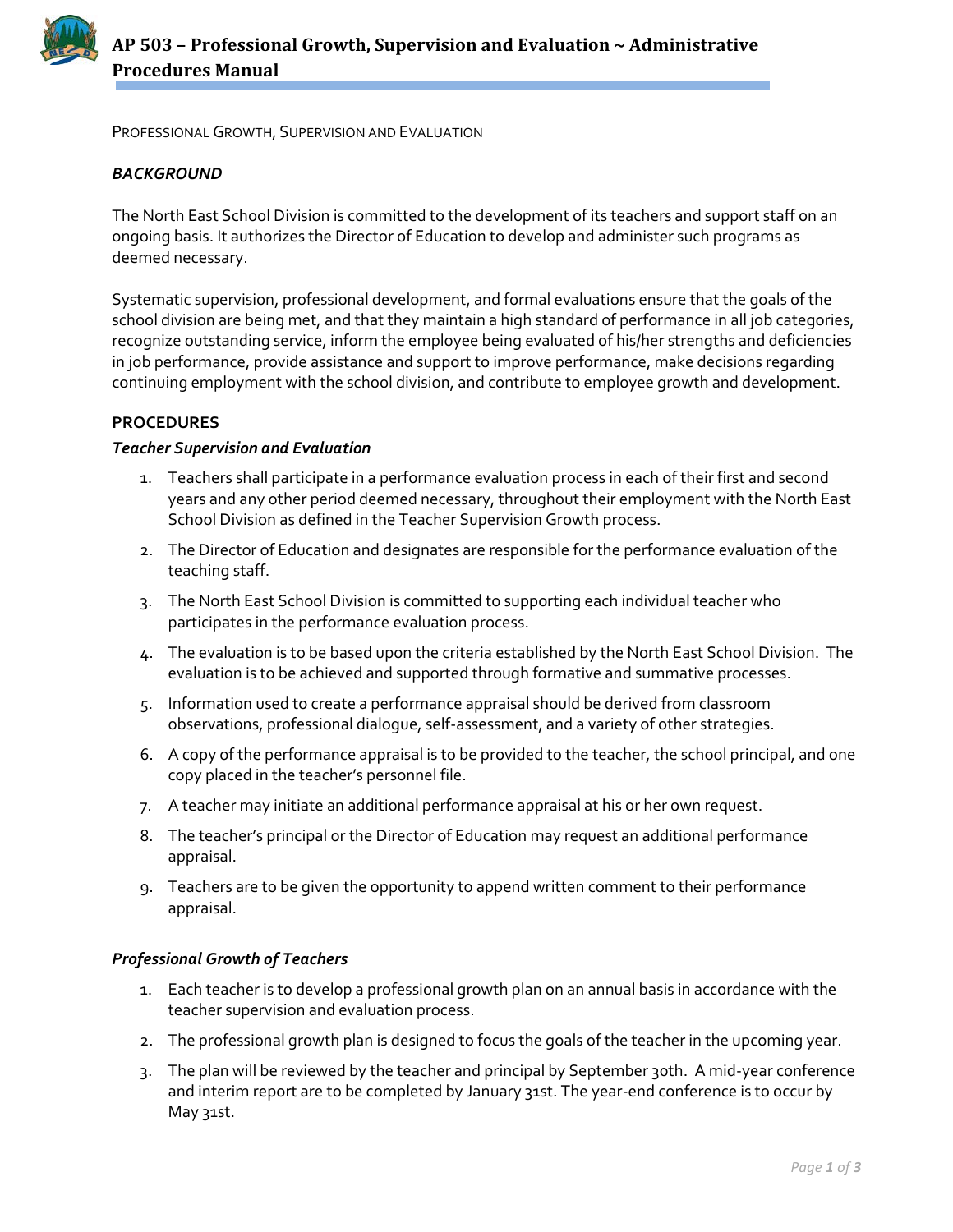

- 4. Copies of the completed annual Professional Growth Plan are to be submitted by the teacher to the principal.
- 5. The Director of Education and designates are committed to supporting teachers in their efforts to expand their professional competencies through engaging in professional development locally, regionally, provincially and through appropriate post-secondary education at qualifying universities.
	- a. The North East School Division may consider applications by teachers for financial support of post-secondary course work by teachers in programs, in cases where the course work suggested would prove mutually beneficial to the teacher and the school division.
	- b. Such applications will be made directly to the Superintendent of Human Resources.

# *School-Based Administrators Supervision and Evaluation*

- 1. Ongoing supervision, professional development and formal evaluation are to occur among principals and vice-principals to support their continuous growth and development in the knowledge, skills and abilities required for their leadership and management roles as defined in the School Administrator Growth and Evaluation Process.
- 2. With respect to supervision:
	- a. The Director of Education has the primary responsibility for the supervision of principals;
	- b. The principal has the primary responsibility for the day to day supervision of the viceprincipal.
- 3. With respect to professional development:
	- a. School-based administrators have the primary responsibility for their professional development and are expected to develop a written professional growth plan. The Director of Education shall meet with the school administrators to review their professional development plan.
- 4. With respect to formal evaluation:
	- a. School-based administrators are to be formally evaluated in each of the first two years of their appointment.
	- b. The Director of Education has the primary responsibility for coordinating the evaluation of school-based administrators;
	- c. A report is to be completed by the evaluator and discussed with the school-based administrator before it is finalized.
	- d. The administrator is to be provided with a written copy of the evaluation.
	- e. An evaluation may occur at any time at the request of the school-based administrator or the Director of Education for the school.
	- f. A copy of the evaluation is to be placed in the school-based administrator's personnel file.

### *Non-Teaching Staff Supervision and Evaluation*

1. With respect to systematic supervision, the principal or immediate supervisor is to provide formative day-to-day supervision.